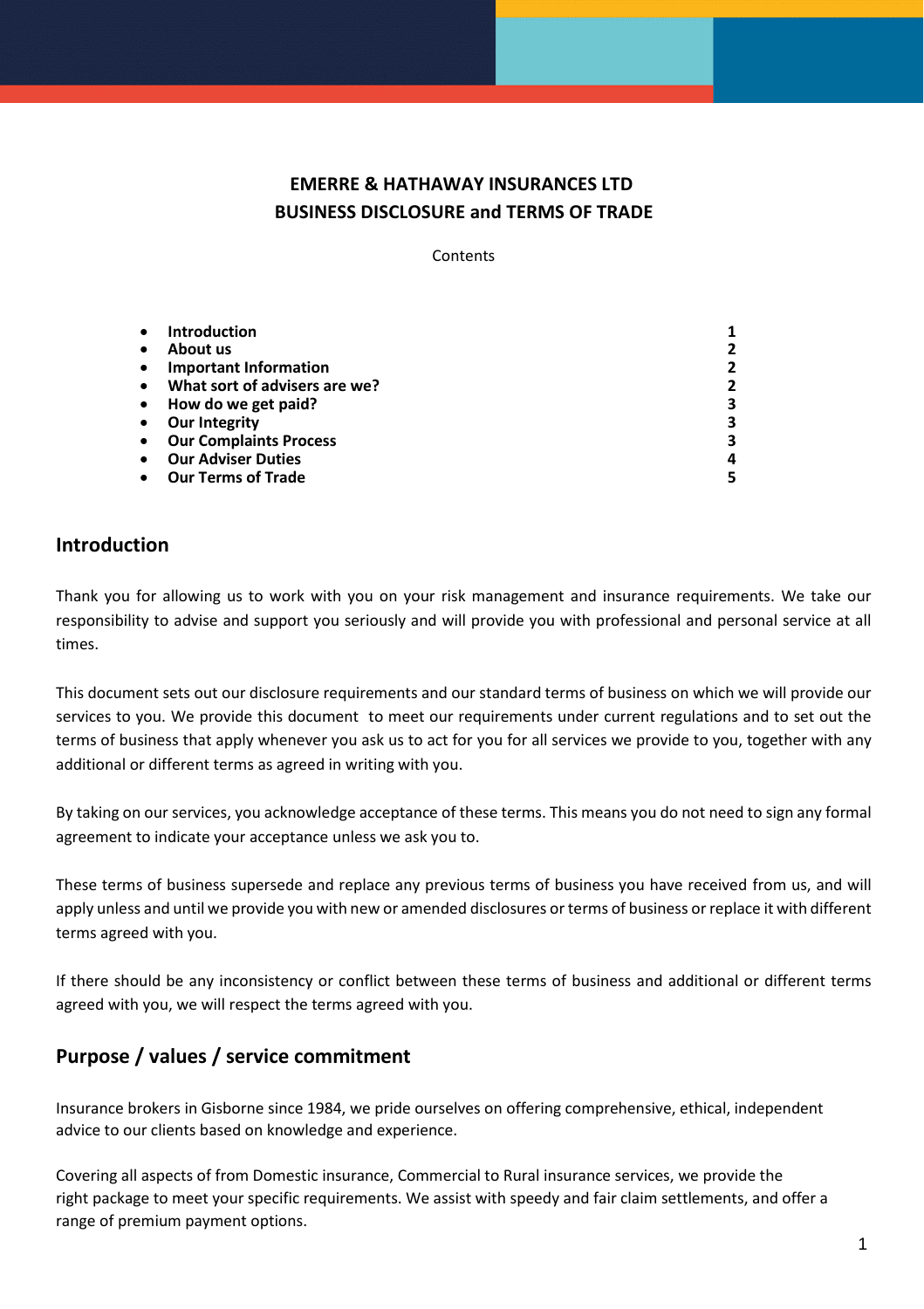## **About us**

Financial Service Provider: **EMERRE & HATHAWAY INSURANCES LTD** Telephone Number: **06 867 9811** Address: **183 CARNARVON STREET** Email address: **office@ehinsurance.co.nz** Website: **<www.ehinsurance.co.nz>**

## **Important information**

This will help you the Client make an informed decision whether we **EMERRE & HATHAWAY INSURANCES LTD** and our adviser's financial advice and products are suitable for your needs and whether to seek, follow or accept the Financial Advice. This Disclosure Statement is required under the Financial Markets Conduct (Regulated Financial Advice Disclosure) Amendment Regulations 2020.

## **What sort of Advisers are we?**

**EMERRE & HATHAWAY INSURANCES LTD** holds a licence issued by the Financial Markets Authority (FMA) to provide a financial advice service (being the provision of financial advice on fire and general insurance products. Under this licence, we may only provide you financial advice in relation to fire and general insurance products. **EMERRE & HATHAWAY INSURANCES LTD** is a Financial Provider under the licence. The licence came into effect when the Financial Services Legislation Amendment Act 2019 (FSLAA) came into force on 15 March 2021.

As a Licensed Authorised Body, we have Standard Conditions on our license, these conditions are not specific to us and does not limit or restrict Advice that may be given. To review further details on our licence and disclosures please refer to our full company disclosure statement at:

<https://ehinsurance.co.nz/wp-content/uploads/2015/09/Disclosure-Statement.pdf>

We are committed to providing our clients with good financial advice that is suitable for our client's needs. We only provide financial advice on Insurance Products.

### **How do we get paid for the Financial Advice and Products that we provide to you?**

### *Fire & General Insurance Products*

We receive commission (brokerage) when you, the client accepts our financial advice and purchases an insurance policy. The commission is paid to us by the Insurer (product provider) based on each insurance policy that you purchase. The commission only applies to the company premium and natural disaster premium portion of the total premium and excludes any fire emergency levies, EQ levies or other government charges.

Please refer to our full commission table at<https://ehinsurance.co.nz/legals/nzbm-commission-tables> to see exact the commission % we receive on the renewal of each policy, by insurer. This is provided to you to disclose our exact commission remuneration.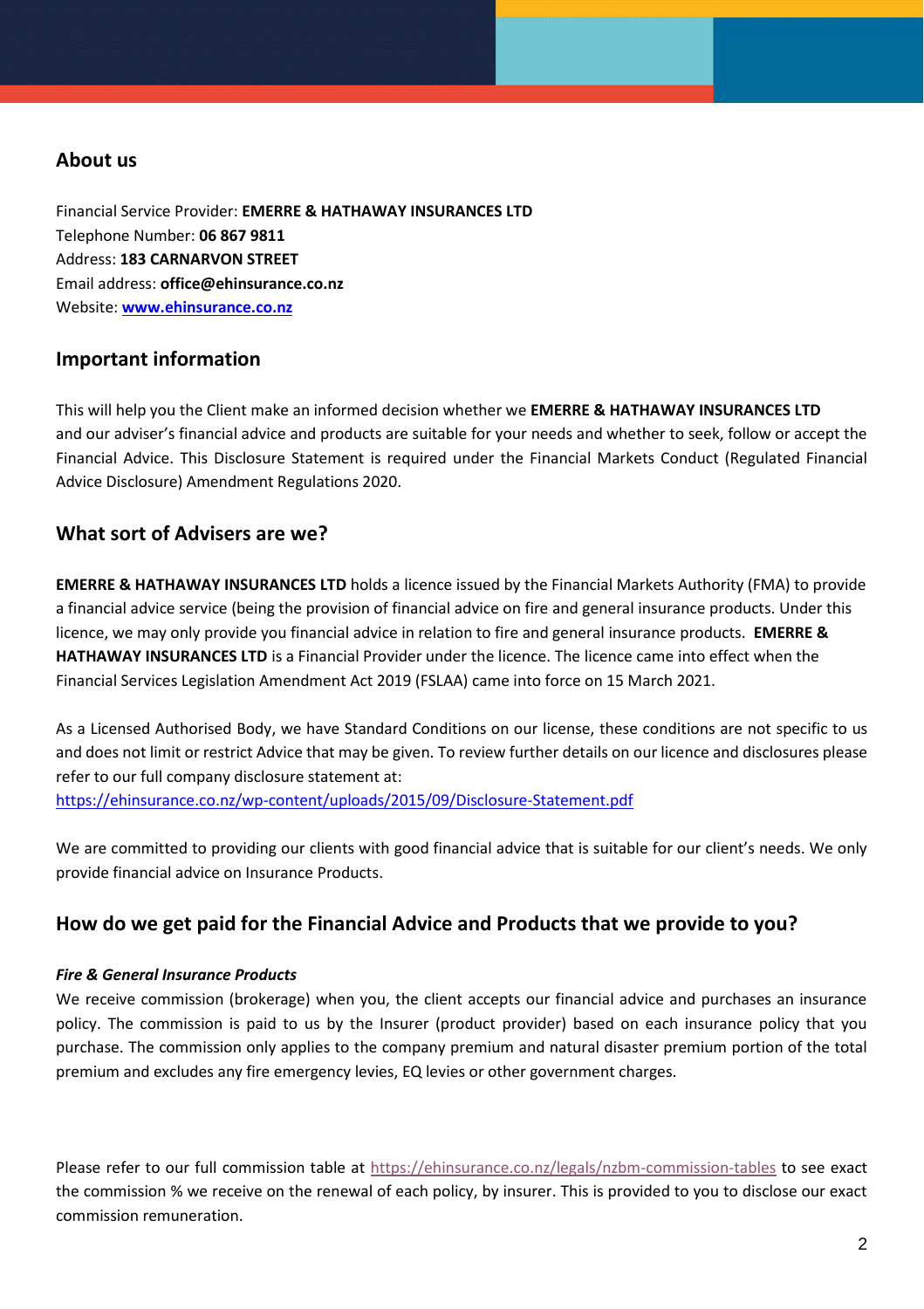## **Policy Administration Charges and Fees**

We may charge a policy administration charge and/or Broker Fees for financial advice. We will tell you what the fee is, and we will show these charges and/or fees on your policy invoice. These charges and fees are only payable by you the client when our advice is followed, accepted and the insurance policy is purchased. The fees we charge are for our service, placement, implementation, and administration of the insurance policies that you choose to accept and purchase. The total fees payable may increase with the number of insurance policies that you choose to purchase Fees may be received alternately or in addition to commission.

# **Our Advisors Act with Integrity**

To ensure that we and our advisers prioritise your interests above our own, we follow an advice process that ensures recommendations are made based on your individual requirements, goals, and circumstances. Our advisers complete annual and ongoing training about how to manage conflict of interests and a register of interests is maintained. We perform an annual review of our compliance programme.

You should be aware there may be potential conflicts of interest that you the Client may need to take into consideration when you decide to seek and accept financial advice from us or our advisers, we will make you aware of any conflicts when giving advice.

### **Complaints Process**

We take our service responsibility to your seriously. If you have a problem, concern or you are dissatisfied with either a product or financial advice service that has been provided by us or one of our Advisers and you require action to be taken please tell us so that we can help and fix the issue. Please contact us directly or feel free to use our Complaints Process, which you will find a[t https://ehinsurance.co.nz/insurance-complaints/](https://ehinsurance.co.nz/insurance-complaints/)

If a complaint is received by us, we will approach all complaints with an open mind, listen and treat each complainant as an individual and with courtesy and respect. We will promptly acknowledge the complaint at the earliest possible opportunity and make every attempt to resolve your complaint in a timely manner, with staff escalating as necessary to Senior Management or Complaints Manager. You will receive a written decision, remedies, and resolution as soon as practicable after we have decided the outcome.

If you feel your complaint is not resolved to your satisfaction using our complaints process, or you are unsatisfied with the response or resolution, you can contact Financial Services Complaints Ltd (FSCL) which is a dispute resolution scheme we are a member of. This service is free to you and is an independent service that will help investigate or resolve the complaint. You can click on this link to find out how to make a complaint to **Financial Services Complaints Limited** <http://www.fscl.org.nz/complaints/how-make-complaint>

You can contact (FSCL) at: Postal Address: P.O. Box 5967, Wellington 6145 Email: [info@fscl.org.nz](mailto:info@fscl.org.nz) Telephone: 0800 347 257 Website:<http://www.fscl.org.nz/>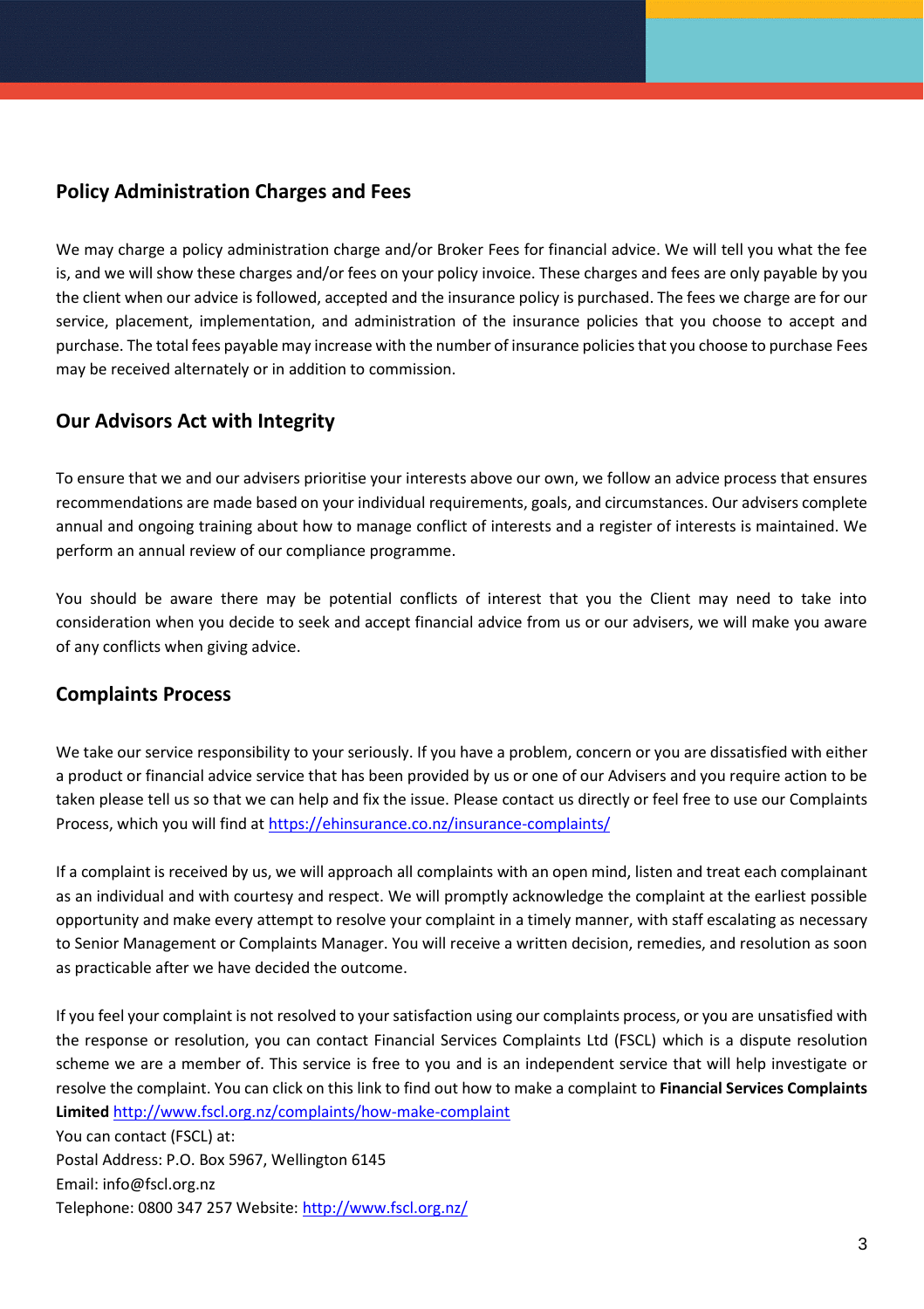# **Our Advisor Duties to You - our Client**

Our Advisers give financial advice to clients on **EMERRE & HATHAWAY INSURANCES LTD** behalf. When giving advice all our Advisers must:

- Hold a Level 5 New Zealand Certificate in Financial Services, (by 15 March 2023)
- Maintain competence, knowledge, and skills for giving financial advice by completing continuing professional development.
- Abide by the Code of Professional Conduct for Financial Services and have Ethical behaviour, good conduct and provide Client Care. [https://www.mbie.govt.nz/assets/a96d1b4800/code-of-professional-conduct-for](https://www.mbie.govt.nz/assets/a96d1b4800/code-of-professional-conduct-for-financial-advice-services.pdf)[financial-advice-services.pdf](https://www.mbie.govt.nz/assets/a96d1b4800/code-of-professional-conduct-for-financial-advice-services.pdf)
- Listen to the client carefully to discover their needs.
- Recommend products or services that meet the client needs and explain why.
- Give clear and concise communication.
- Protect client information.
- Give priority to the client's interests when giving financial advice.
- Please see below a link to our Client Service Standards Statement found on our website: <https://ehinsurance.co.nz/wp-content/uploads/2019/07/Emerre-Statement.pdf>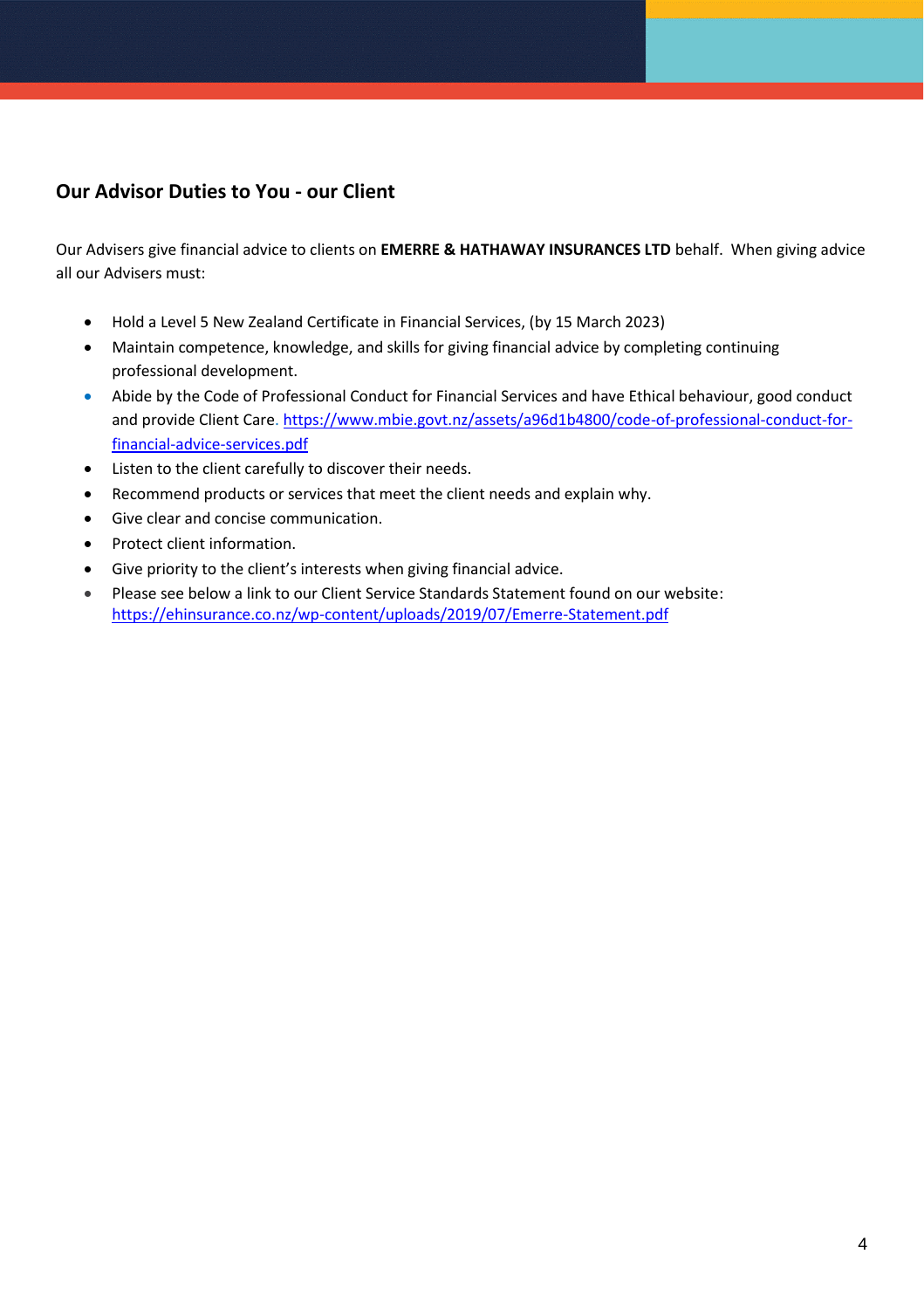### **Our Terms of Trade**

#### *1.0 Definitions*

- 1.1 **Company** means **EMERRE & HATHAWAY INSURANCES LTD**
- 1.2 **Insurer** means the provider of the insurance policy or product.
- 1.3 **Client** means the person, company obtaining advice on insurance products and services.
- 1.4 **Premium** is the charge of the policy.
- 1.5 **Insurance Policy** is the Insurance product provided to the client and combines the policy document, insurance schedule and application form.
- 1.6 **Contract** is the agreement by the client to pay the premium in exchange for advice from the company and for the insurer to provide cover as set out in the Insurer policy document.
- 1.7 **Period** means the dates the policy applies to.

#### *2.0 Your Client Responsibilities*

- 2.1 The client must pay the Premium by the due date as set out below.
- 2.2 The client must provide all relevant information to the company.
- 2.3 The client must inform the company of any material change during the period of this contract.
- 2.4 If the client fails to follow these responsibilities it may invalidate the policy.

### *3.0 Our Company Responsibilities*

- 3.1 The Company will provide insurance broking services with reasonable care, integrity and skill and as defined by the Code of Conduct. All representations made (whether express or implied) and all other implied conditions, warranties and terms as to the provision of the services are otherwise excluded to the extent permitted by law.
- 3.2 The Company will forward payments received to the Insurer as per the Insurance intermediaries Act 1994.
- 3.3 The Company and Insurer will keep all client information confidential and will use it for the sole purpose of which it was disclosed in line with the Privacy Act.
- 3.4 The company may correspond with you by electronic communication which may not always be secure and may be read copied or interfered with in transit. We are not responsible for risks associated with electronic communication.

### *4.0 Commissions and Fees*

- 4.1 The Company will receive commission from Insurers.
- 4.2 We may alternatively or in addition charge a Policy Administration Charge and or Broker Fee for our services.
- 4.3 Unless mandated by law, commissions and any fee earned on policies are deemed to be earned at the inception of the policy.